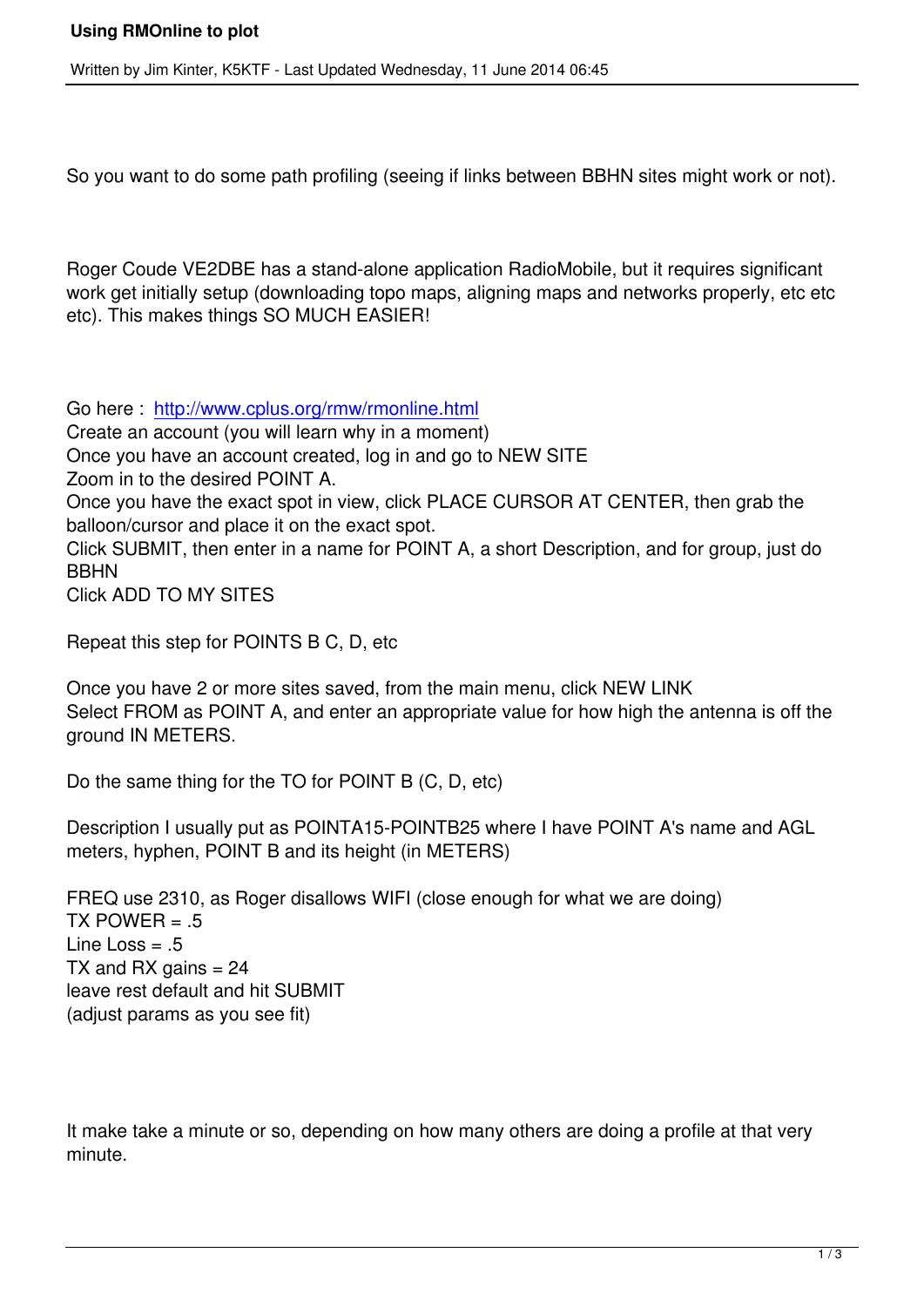At some point, it will pop up the calculated path with a cross-sectional view with Fresnel zones between the 2 points, all the calculated numbers below that, and finally a map view of the 2 points.

If you are satisfied with the results (whether a link would work or not here is irrelevant here, we are looking for ACCURACY of the data!), you can hit SAVE TO MY LINKS.

The reason for the account is because you can save all sites, links, etc for later use/retrieval.

Once you have done multiple link plots, you can, from the main menu, click MULTIPLE LINKS, then highlight which links you would like (ctrl-click selects individual, shift-click selects a range), then click SUBMIT and it will plot the selected sites onto a map with connection lines. If you click each connection line, it will pop up a thumbnail of the cross-sectional plot.

From the main menu, you can also do a coverage map for each site.

You select the site you want, again set the antenna AGL, type of antenna (keep it omni...you COULD select cardio for a dish, but then you would only be able to have it shoot one way, which you may want, so enter in headings, etc then too), change the gain to match (24 for a dish, even though you may have selected an omni), the mobile set to whatever height (in METERS) of other sites heights that may try and link back, Description/freq/power/loss the same as a standard link.

Rendering I usually crank up a bit although it does take longer, leave rest default and hit submit, then go get a drink/restroom break, etc.

Again, saving will save it to your account for quick retrieval later.

One VERY handy feature:

Go to Main Menu, then click on MY SITES. It will show your saved sites. Notice the buttons below. You can EXPORT your sites to a CSV file to give to a friend. Friends can give YOU sites to IMPORT into your account. You can export to CSV, fix in a spreadsheet program (Excel/Calc/etc) sort by name or whatever, save back to the CSV and reimport, to get your sites in order; I have 79 in mine currently, and they were not all put in in any order, so I used CALC to get them in alphabetic order (and reimport), and do so every so often when I add more, as they always add to the bottom.

Now you know enough to become a world-class path profiler!